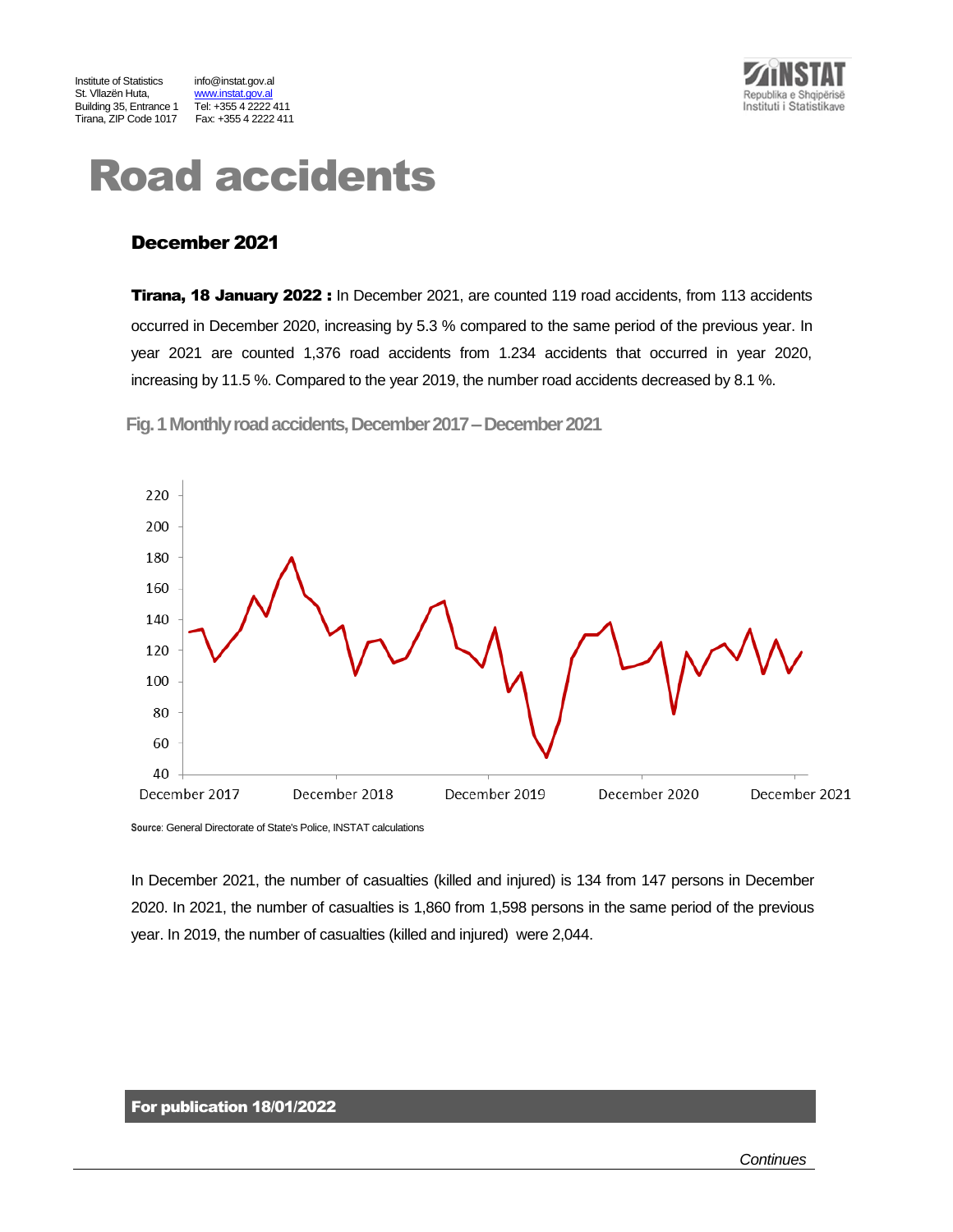In December 2021, the number of killed from road accidents is 21 persons from 13 killed persons in December 2020. In 2021, the killed from road accidents are 197 from 181 killed persons in 2020 and from 227 killed persons in 2019.

In December 2021, road accidents, in 85.7 % of cases, occurred as a result of the driver's behavior. The highest number of accidents in this month was carried out by the age group of 25-34, accounting for 25.2 % of the total number of accidents. Accidents in this age group have decreased by 11.8 %, compared to the same period of the previous year.

In 2021, road accidents, in 15.3 % of the cases, occurred as a result of pedestrian behavior. During this period, the number of accidents by the pedestrian behavior has increased 17.3 % compared to the same period of the previous year. Compared of year 2019, the number of accidents according to pedestrian behavior decreased by 3.7 %.

| <b>Period</b>                                                       | <b>Total</b>     | <b>Killed persons</b> |             | Injured persons |             |  |  |
|---------------------------------------------------------------------|------------------|-----------------------|-------------|-----------------|-------------|--|--|
|                                                                     | <b>Accidents</b> | Female                | <b>Male</b> | Female          | <b>Male</b> |  |  |
| December 2020                                                       | 113              | 4                     | 9           | 29              | 105         |  |  |
| December 2021                                                       | 119              | $\overline{2}$        | 19          | 35              | 78          |  |  |
| The annual change (%)                                               | 5.3              | $-50.0$               | 111.1       | 20.7            | $-25.7$     |  |  |
| January-December 2019                                               | 1,498            | 56                    | 171         | 558             | 1,259       |  |  |
| January-December 2020                                               | 1,234            | 41                    | 140         | 409             | 1,008       |  |  |
| January-December 2021                                               | 1,376            | 42                    | 155         | 538             | 1.125       |  |  |
| The annual progressive change 2021/2020 (%)                         | 11.5             | 2.4                   | 10.7        | 31.5            | 11.6        |  |  |
| Source: General Directorate of State's Police, INSTAT's calculation |                  |                       |             |                 |             |  |  |

Tab. 1 Road accidents and number of casualties by gender

#### Tab. 2 Road accidents and number of killed persons by users of road

|                                             | <b>Accidents by</b><br><b>Killed persons by</b> |                               |                                  |                               |  |  |
|---------------------------------------------|-------------------------------------------------|-------------------------------|----------------------------------|-------------------------------|--|--|
| <b>Period</b>                               | <b>Behavior of the</b><br>driver                | <b>Behavior</b><br>pedestrian | <b>Behavior of the</b><br>driver | <b>Behavior</b><br>pedestrian |  |  |
| December 2020                               | 92                                              | 21                            | 10                               |                               |  |  |
| December 2021                               | 102                                             | 17                            | 19                               | 2                             |  |  |
| The annual change (%)                       | 10.9                                            | $-19.0$                       | 90.0                             | $-33.3$                       |  |  |
| January-December 2019                       | 1.280                                           | 218                           | 197                              | 30                            |  |  |
| January-December 2020                       | 1.055                                           | 179                           | 164                              | 17                            |  |  |
| January-December 2021                       | 1.166                                           | 210                           | 170                              | 27                            |  |  |
| The annual progressive change 2021/2020 (%) | 10.5                                            | 17.3                          | 3.7                              | 58.8                          |  |  |

**Source**: General Directorate of State's Police, INSTAT's calculation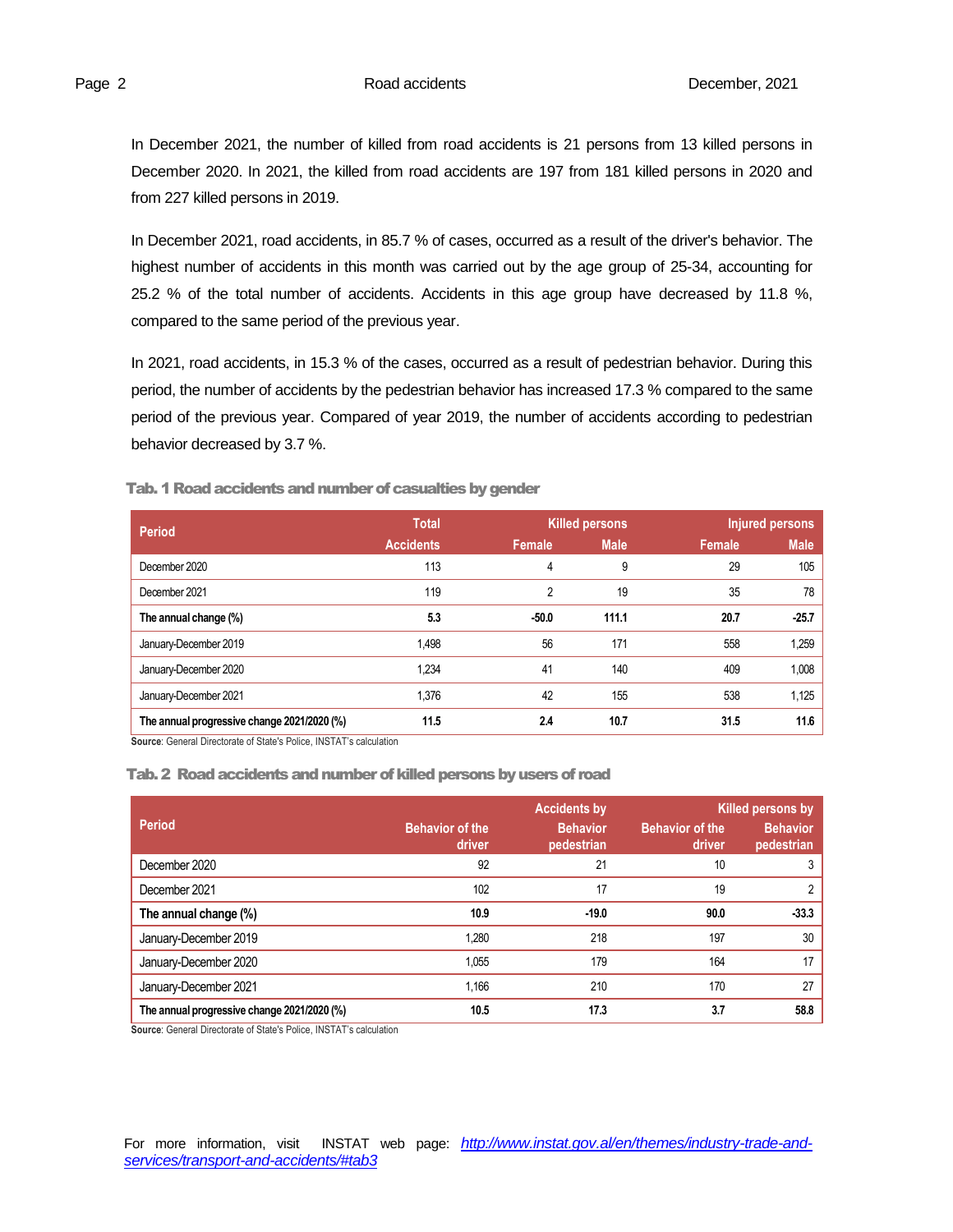#### Tab. 3 Road accidents by driver's age

| <b>Period</b>                               | $0 - 24$<br>years old | $25 - 34$<br>years old | $35 - 44$<br>years old | 45-59<br>vears old | $60+$<br>years old | Left the<br>accident<br>scene |
|---------------------------------------------|-----------------------|------------------------|------------------------|--------------------|--------------------|-------------------------------|
| December 2020                               | 23                    | 34                     | 19                     | 13                 | 15                 | 9                             |
| December 2021                               | 20                    | 30                     | 25                     | 21                 | 11                 | 12                            |
| The annual change (%)                       | $-13.0$               | $-11.8$                | 31.6                   | 61.5               | $-26.7$            | 33.3                          |
| January-December 2019                       | 309                   | 441                    | 262                    | 294                | 118                | 74                            |
| January-December 2020                       | 200                   | 370                    | 212                    | 250                | 124                | 78                            |
| January-December 2021                       | 291                   | 371                    | 251                    | 247                | 129                | 87                            |
| The annual progressive change 2021/2020 (%) | 45.5                  | 0.3                    | 18.4                   | $-1.2$             | 4.0                | 11.5                          |

**Source**: General Directorate of State's Police, INSTAT's calculation

|               | <b>Accidents</b>        |                         | <b>Killed persons</b>   |                         | <b>Accidents</b>                |                                 |                                 |                                 | <b>Killed persons</b>           |                                 |  |
|---------------|-------------------------|-------------------------|-------------------------|-------------------------|---------------------------------|---------------------------------|---------------------------------|---------------------------------|---------------------------------|---------------------------------|--|
| <b>Period</b> | <b>December</b><br>2020 | <b>December</b><br>2021 | <b>December</b><br>2020 | <b>December</b><br>2021 | Jan-<br><b>December</b><br>2019 | Jan-<br><b>December</b><br>2020 | Jan-<br><b>December</b><br>2021 | Jan-<br><b>December</b><br>2019 | Jan-<br><b>December</b><br>2020 | Jan-<br><b>December</b><br>2021 |  |
| Albania       | 113                     | 119                     | 13                      | 21                      | 1,498                           | 1,234                           | 1,376                           | 227                             | 181                             | 197                             |  |
| Berat         | 3                       | 5                       | $\mathbf{0}$            | 1                       | 27                              | 14                              | 33                              | 4                               | $\overline{7}$                  | 3                               |  |
| Dibër         | $\overline{2}$          | 2                       | $\overline{2}$          | 1                       | $16\,$                          | 52                              | 22                              | 6                               | 5                               | 5                               |  |
| Durrës        | 8                       | 9                       | 1                       | 1                       | 121                             | 116                             | 114                             | 34                              | 29                              | 21                              |  |
| Elbasan       | 5                       | 4                       | 4                       | 3                       | 89                              | 62                              | 57                              | 25                              | 22                              | 24                              |  |
| Fier          | 10                      | 9                       | 4                       | $\overline{2}$          | 131                             | 93                              | 118                             | 32                              | 25                              | 29                              |  |
| Gjirokastër   | 6                       | 6                       | $\mathbf{0}$            | 0                       | 60                              | 47                              | 86                              | 4                               | 5                               | 9                               |  |
| Korçë         | 6                       | 6                       | $\mathbf{0}$            | 0                       | 114                             | 76                              | 59                              | 17                              | 6                               | 8                               |  |
| Kukës         | 3                       | $\overline{2}$          | $\mathbf{0}$            | $\mathbf{0}$            | 34                              | 30                              | 49                              | 5                               | 5                               | $\overline{2}$                  |  |
| Lezhë         | 11                      | 9                       |                         | $6\phantom{1}$          | 163                             | 122                             | 168                             | 22                              | 21                              | 30                              |  |
| Shkodër       | $\overline{2}$          | 3                       | $\mathbf{0}$            | 3                       | 26                              | 26                              | 26                              | 20                              | 14                              | 17                              |  |
| Tiranë        | 56                      | 64                      | 3                       | 4                       | 642                             | 574                             | 627                             | 50                              | 34                              | 36                              |  |
| Vlorë         | $\mathbf{1}$            | 0                       | 1                       | $\mathbf{0}$            | 75                              | 22                              | 17                              | 8                               | 8                               | 13                              |  |

### Tab.4 Road accidents and number of killed persons by regions

**Source: General Directorate of State's Police**